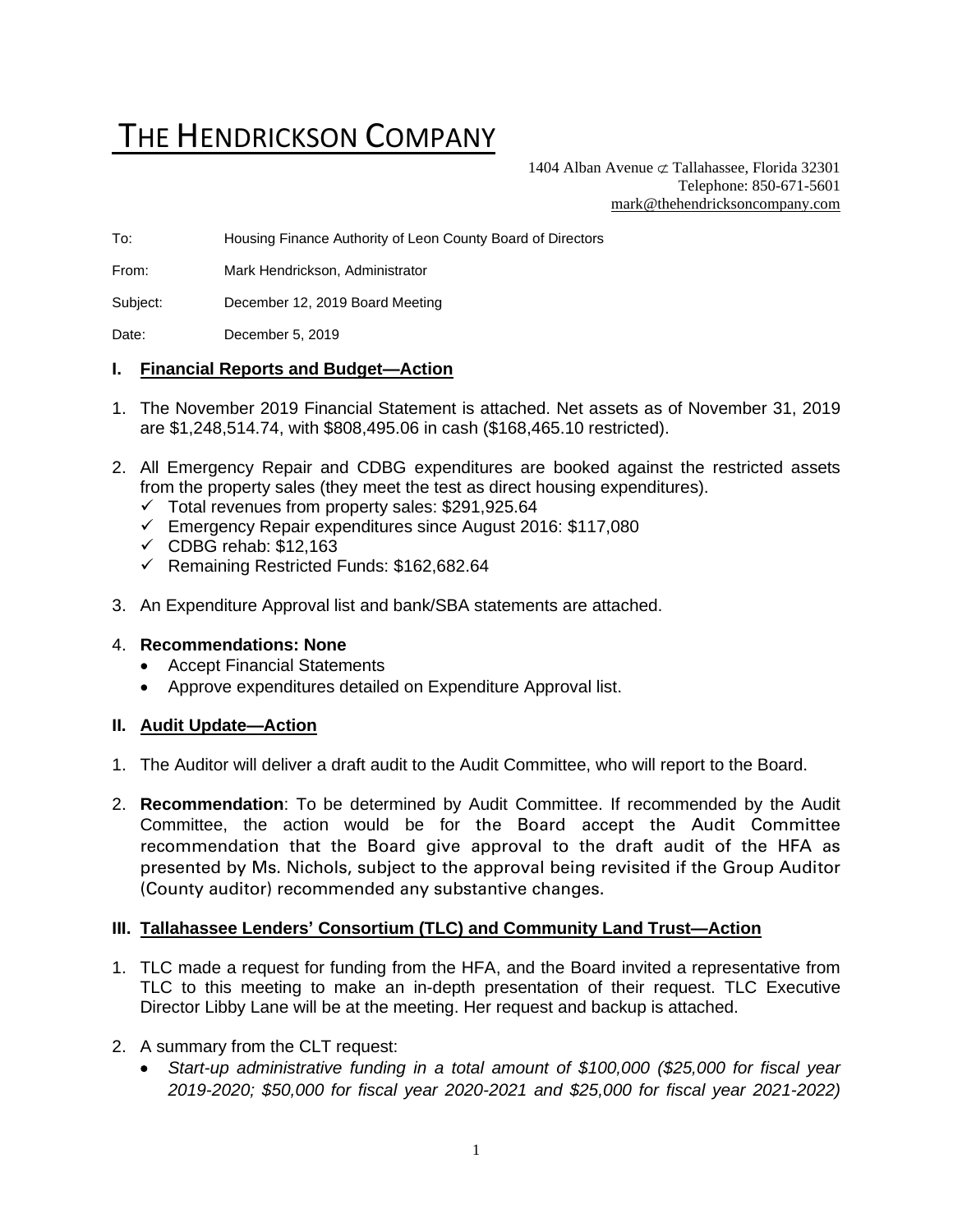*with a zero percent loan, 20-year term, with payments to begin in 10 years, resulting in annual payments of \$10,000.*

- *A one percent construction line of credit of \$200,000, available immediately, to facilitate the construction of single-family homes on land to be donated to the CLT by the County and sold to CLT-eligible low-income families. This line of credit, in lieu of obtaining financing from one of TLC's member lenders will reduce the cost of the homes by about \$3,000\*, which will be passed on to the new homeowners. The land on which the homes are built will remain in the CLT for perpetuity. A 99-year ground lease will be executed between the CLT and the homeowner. (\*Assumption: bank loan of \$100,000; interest at Prime +1% plus bank fee of \$500 for 6-month construction term and 3 months of listing to sell versus 1 percent loan from Housing Finance Authority of Leon County.)*
- 3. The Board asked Mr. Mustian to research whether the HFA's procurement policy would allow funding of these activities (including administrative support) without additional procurement activities, and if funds from the sale of surplus properties could be used for administrative purposes. Mr. Mustian's research is attached. He concluded that no additional procurement actions would be required to fund the request, but that proceeds from the sale of land parcels could not be used to fund administrative activities.

## 4. **Recommendation**: None.

#### **IV. Magnolia Family Bond Application**

- 1. The HFA published a NOFA for bond applications for developments that would also seek SAIL funding from FHFC. The NOFA is "open", meaning applications are on a "first-come first-evaluated" basis.
- 2. An application with correct fees was received for Magnolia Family, a joint venture between New Affordable Housing Partners (Columbia) and a subsidiary of the Tallahassee Housing Authority. The development is located on part of the current Orange Avenue public housing development.
- 3. The application meets all HFA criteria and is a "complete application" for FHFC scoring purposes.

#### 4. **Recommendations**:

- Authorize Chairman to execute form and/or letters necessary for Magnolia Family to apply for SAIL
- Adopt Inducement Resolution prepared by bond counsel for Magnolia Family

| Name                              | <b>Magnolia Family</b>                                                |
|-----------------------------------|-----------------------------------------------------------------------|
| Owner Entity*                     | Country Club Magnolia Family, LP                                      |
| Developer/Location                | New Affordable Housing Partners, LLC                                  |
|                                   | Atlanta, Georgia                                                      |
|                                   | Tallahassee Housing Economic Corporation                              |
|                                   | Tallahassee, Florida                                                  |
| Type                              | <b>New Construction</b>                                               |
| <b>Street Address</b>             | Canton Circle, 150' SW of the intersection of Canton Circle & Country |
|                                   | Club Drive                                                            |
| <b>County Commission District</b> | District 1, Bill Proctor                                              |
| Units                             | 130                                                                   |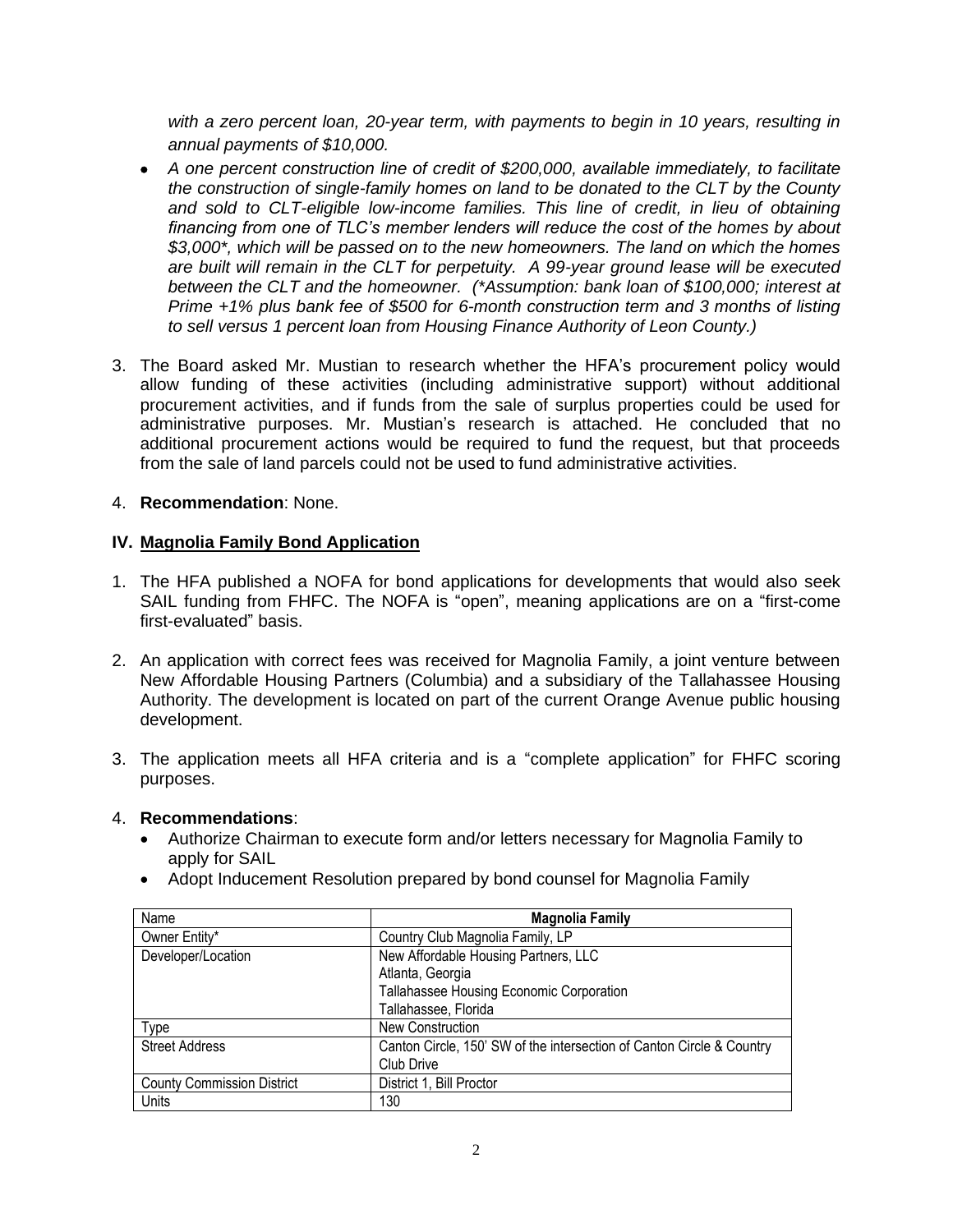| <b>Bedrooms</b>               | 252                                                  |
|-------------------------------|------------------------------------------------------|
| # of Buildings                | 5 residential building                               |
| # of Stories                  | 3                                                    |
| <b>Bond Request</b>           | \$15,000,000                                         |
|                               | \$115,385/unit                                       |
| <b>TEFRA Approval</b>         | TBD                                                  |
| <b>Total Cost</b>             | \$24,623,515                                         |
| Cost Per Unit                 | \$189,412                                            |
| <b>Land Cost</b>              | \$0—Ground Lease from Tallahassee Housing Authority  |
|                               | \$0//unit                                            |
| Acquisition of Building Cost  | NA.                                                  |
| <b>Hard Construction Cost</b> | \$16,314,670                                         |
|                               | \$125,497/unit                                       |
| General Contractor            | TBD                                                  |
| <b>Credit Enhancement</b>     | TBD                                                  |
| Set-Aside Period              | 50 years                                             |
| Set-Aside Levels              | 10.0% (13 units) <33% AMI for 15 years, then 60% AMI |
|                               | 90.0% (117 units) <60% AMI                           |

## **V. Multi-Family Bond Application: Magnolia Terrace—Action**

**NOTE: At the time of the Administrator Memo, there were issues still to be resolved before a credit underwriting report (CUR) can be finalized. This section is written with the assumption that the CUR will be completed prior to the meeting. If not completed, this item will be pulled from the agenda**

- 1. An application for bond financing for the acquisition and rehabilitation of Magnolia Terrace was received and approved to move through the HFA process. A final credit underwriting is now available.
- 2. **Magnolia Terrace** is scheduled to close in December 2019. The developer has requested issuance of bonds in an amount not to exceed \$13,000,000. The credit underwriting is complete, and the deal is ready for Board action. Bond counsel has prepared and distributed a resolution that gives final approvals necessary to sell and close bonds, including [summary only, please read resolution for full description]:
	- Approval of substantially final forms of bond and loan documents including the Preliminary Official Statement, Trust Indenture, Financing Agreement, Multifamily Loan and Security Agreement, Land Use Restriction Agreement, Subordination Agreement, Compliance Monitoring Agreement, Financial Monitoring Agreement, Construction Loan and Mortgage Servicing Agreement, Bond Purchase Agreement, Assignment of Management Agreement, Assignment of Collateral Agreements and Other Documents, Assignment of Security Instrument, Omnibus Assignment of Contracts, Plans, Permits, and Approvals, Agreement and Assignment Regarding General Contractor's Contract, Assignment of Housing Assistance Payments Contract, and Termination Agreement;
	- Approval of the final Credit Underwriting Report;
	- Authorization of the issuance of the Bonds (subject to the parameters in the Resolution) and sale to the Underwriter;
	- Official appointment of RBC Capital Markets LLC as Underwriter in connection with the sale of the Bonds;
	- Official appointment of Seltzer Management Group, Inc., as compliance monitor, financial monitor and construction/loan servicer;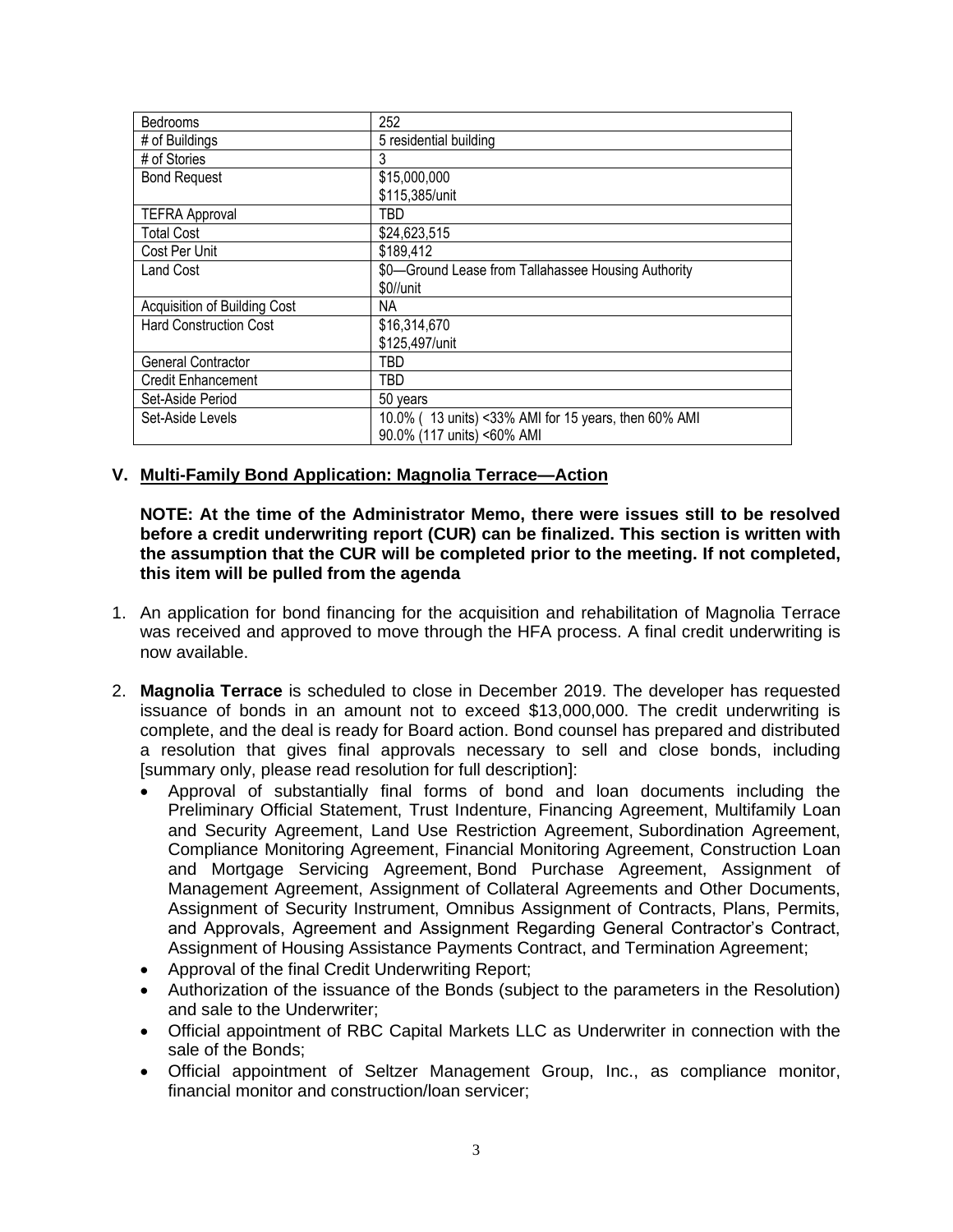- Official appointment of The Bank of New York Mellon Trust Company as Trustee;
- Authorization of appropriate Board members and members of the Issuer to execute documents and take all other actions necessary not inconsistent with the terms of the Resolution and subject to final approval by Bond Counsel and Issuer's Counsel; and
- Approval of the sale and transfer of the development to the Borrower.
- 3. **Recommendation**: Adopt Resolution prepared by Bond Counsel giving final approvals for bond sale

| Name                              | <b>Magnolia Terrace</b>                                    |
|-----------------------------------|------------------------------------------------------------|
| Owner Entity*                     | LIH Magnolia Terrace, LP                                   |
| Developer/Location                | Levy Affiliated Holdings                                   |
|                                   | Santa Monica, CA 90401                                     |
| <b>Type</b>                       | Acquisition and Rehabilitation                             |
|                                   | Garden                                                     |
| <b>Street Address</b>             | 509 East Magnolia Dr,                                      |
|                                   | Tallahassee, FL 32301                                      |
| <b>County Commission District</b> | District 1, Bill Proctor                                   |
| Units                             | 108                                                        |
| <b>Bedrooms</b>                   | 232                                                        |
| # of Buildings                    | 17, 15 residential, 1 community room, and 1 office/laundry |
| # of Stories                      | $\overline{2}$                                             |
| <b>Bond Request</b>               | \$13,000,000                                               |
|                                   | \$120,370/unit                                             |
| <b>TEFRA Approval</b>             | $5 - 28 - 19$                                              |
| <b>Total Cost</b>                 | \$20,178,702                                               |
| Cost Per Unit                     | \$186,840                                                  |
| <b>Land Cost</b>                  | \$720,000                                                  |
|                                   | \$6,666//unit                                              |
| Acquisition of Building Cost      | \$8,280,000                                                |
|                                   | \$76,667/unit                                              |
| <b>Hard Construction Cost</b>     | \$5,352,925                                                |
|                                   | \$49,564/unit                                              |
| <b>General Contractor</b>         | Wilshire Pacific Builders, LLC                             |
| <b>Credit Enhancement</b>         | TBD                                                        |
| Set-Aside Period                  | 30 years: HFA requires 50 years                            |
| Set-Aside Levels                  | 40% of the 108 units <60% AMI—Tax Credits 100% <60% AMI    |

## **VI. Emergency Repair Program—Informational**

- 1. The HFA authorized an emergency repair program, for minor repairs that need immediate attention—and are not covered by the County's SHIP Program. A total of \$50,000 has been committed for FY 19-20. Individual repairs are limited to \$1,650 per home (\$7,500 for senior or persons with special needs that reside in mobile homes).
- 2. Of the FY 19-20 allocation, \$8,665 has been reserved.
- 3. **Recommendation**: None.

# **VII. Real Estate—Informational**

1. The Real Estate Division is responsible for selling surplus properties designated for affordable housing, with proceeds of the sale coming to the HFA.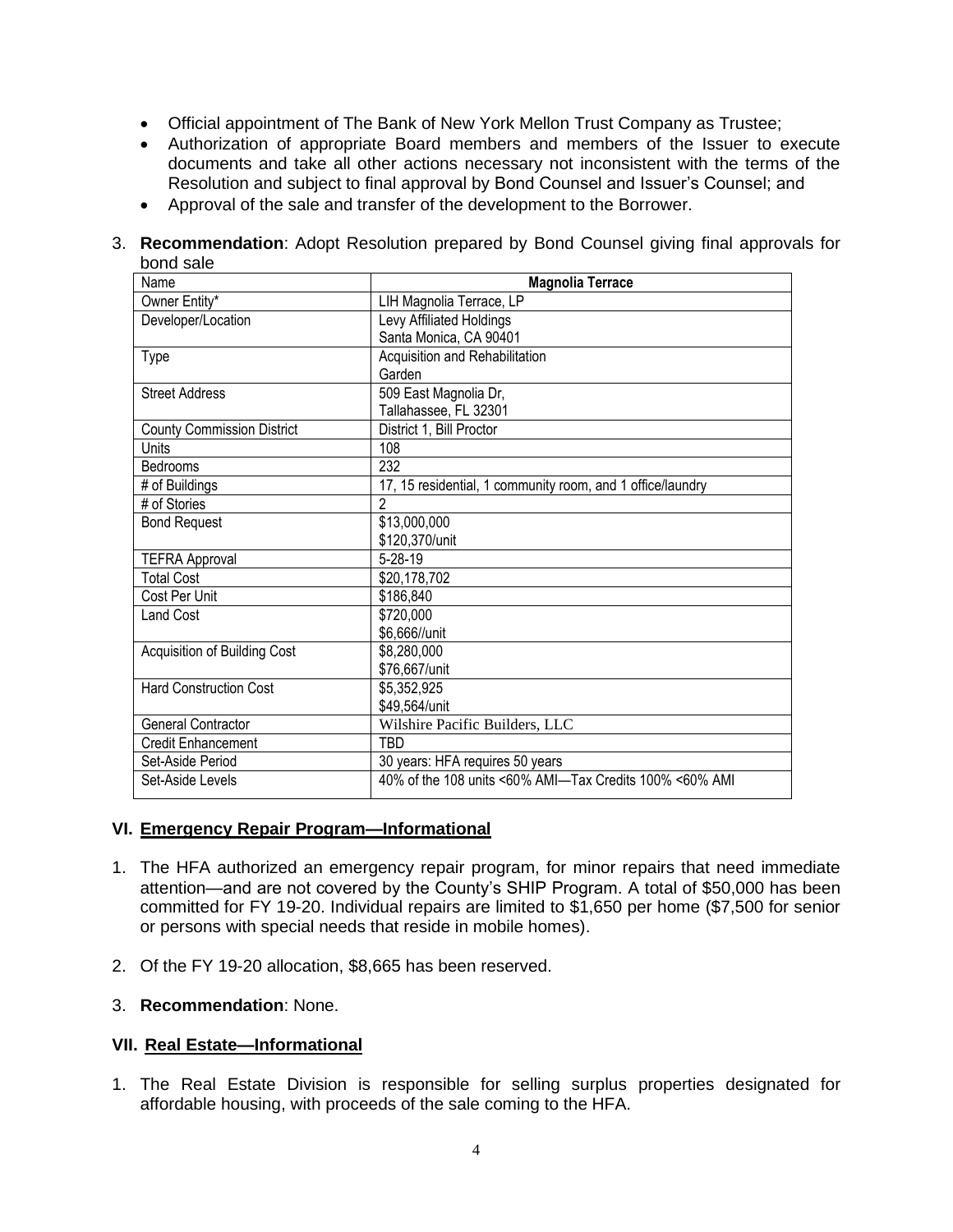2. Sales of seven properties by the Real Estate Division generated total revenues to the HFA of \$107,102. As of November 25, 2019, sales of 27 properties by Ketcham Realty have generated \$184,823.64 to the HFA. The new total is now \$291,925.64.

| PROPERTIES SOLD BY COUNTY |                    |    |                                   |    |                |           |  |  |  |
|---------------------------|--------------------|----|-----------------------------------|----|----------------|-----------|--|--|--|
| Property                  | <b>Sales Price</b> |    | <b>County Costs</b><br><b>HFA</b> |    | <b>Deposit</b> |           |  |  |  |
| Calloway Street           | 5,900.00<br>\$     | \$ | 700.00                            | \$ | 5,200.00       | 3/29/2017 |  |  |  |
| 278 Oakview Drivie        | 27,300.00          | \$ | 775.00                            | \$ | 26,525.00      | 1/5/2017  |  |  |  |
| 114 Osceola Street        | 34,100.00          | \$ | 1,523.00                          | \$ | 32,577.00      | 8/29/2016 |  |  |  |
| 723 Frankie Lane Drive    | 12,000.00<br>\$    | \$ | 700.00                            | \$ | 11,300.00      | 12/1/2016 |  |  |  |
| 2109 Holton Street        | \$<br>6,500.00     | \$ | 1,700.00                          | \$ | 4,800.00       | 2/15/2017 |  |  |  |
| 6009 Sam's Lane           | \$<br>3,000.00     | \$ | 600.00                            | \$ | 2,400.00       | 5/15/2018 |  |  |  |
| 7234 Dykes Road           | 25,000.00<br>\$    | \$ | 700.00                            | \$ | 24,300.00      | 1/11/2019 |  |  |  |
| <b>TOTAL</b>              | 113,800.00         | \$ | 6,698.00                          | \$ | 107,102.00     |           |  |  |  |

| <b>PROPERTIES SOLD BY BROKER</b> |    |                    |    |                    |    |            |                |  |
|----------------------------------|----|--------------------|----|--------------------|----|------------|----------------|--|
| Property                         |    | <b>Sales Price</b> |    | <b>Ketcham Fee</b> |    | <b>HFA</b> | <b>Deposit</b> |  |
| 1506 Crown Ridge Road            | \$ | 8,100.00           | \$ | 1,500.00           | \$ | 6,600.00   | 5/10/2019      |  |
| 2997 Lilly Road                  | \$ | 8,100.00           | \$ | 1,500.00           | \$ | 6,600.00   | 5/10/2019      |  |
| 4060 Morgan Road                 | \$ | 7,000.00           | \$ | 1,500.00           | \$ | 5,500.00   | 5/10/2019      |  |
| 4037 Bishop Road                 | \$ | 8,000.00           | \$ | 1,500.00           | \$ | 6,500.00   | 5/10/2019      |  |
| 4033 Bishop Road                 | \$ | 8,000.00           | \$ | 1,500.00           | \$ | 6,500.00   | 5/10/2019      |  |
| 4043 Buster Road                 | \$ | 8,000.00           | \$ | 1,500.00           | \$ | 6,500.00   | 5/10/2019      |  |
| 2575 Tiny Leaf Road              | \$ | 4,000.00           | \$ | 1,000.00           | \$ | 3,000.00   | 5/17/2019      |  |
| 1209 Southern Street             | \$ | 3,000.00           | \$ |                    | \$ | 3,000.00   | 5/17/2019      |  |
| 4065 Morgan Road                 | \$ | 7,000.00           | \$ | 122.50             | \$ | 6,877.50   | 6/5/2019       |  |
| Monday Road                      | \$ | 15,000.00          | \$ | 178.50             | \$ | 14,821.50  | 6/5/2019       |  |
| 12513 Forest Acres Trail         | \$ | 9,500.00           | \$ |                    | \$ | 9,500.00   | 6/5/2019       |  |
| 2993 Lilly Road                  | \$ | 8,100.00           | \$ | 1,500.00           | \$ | 6,600.00   | 6/13/2019      |  |
| 714 Stafford Street              | \$ | 15,000.00          | \$ | 55.00              | \$ | 14,945.00  | 6/28/2019      |  |
| 2123 Flipper Street              | \$ | 4,000.00           | \$ | 1,500.00           | \$ | 2,500.00   | 7/26/2019      |  |
| Lilly Road                       | \$ | 7,000.00           | \$ | 122.50             | \$ | 6,877.50   | 7/26/2019      |  |
| <b>Craft Street</b>              | \$ | 6,000.00           | \$ | 115.50             | \$ | 5,884.50   | 7/26/2019      |  |
| 3529 Sunburst Loop               | \$ | 4,000.00           | \$ | 102.00             | \$ | 3,898.00   | 7/26/2019      |  |
| Moore Woods Rd                   | \$ | 7,000.00           | \$ | 122.00             | \$ | 6,878.00   | 7/26/2019      |  |
| 7322 Poplar Drive                | \$ | 9,000.00           | \$ | 1,816.56           | \$ | 7,183.44   | 8/13/2019      |  |
| 1017 Dover Street                | \$ | 6,750.00           | \$ | 905.00             | \$ | 5,845.00   | 8/28/2019      |  |
| Abraham Street                   | \$ | 6,750.00           | \$ | 905.00             | \$ | 5,845.00   | 8/28/2019      |  |
| 1118 Clay Street                 | \$ | 6,750.00           | \$ | 905.00             | \$ | 5,845.00   | 8/28/2019      |  |
| <b>Calloway Street</b>           | \$ | 6,750.00           | \$ | 905.00             | \$ | 5,845.00   | 8/28/2019      |  |
| <b>Delaware Street</b>           | \$ | 6,000.00           | \$ | 1,500.00           | \$ | 4,500.00   | 8/28/2019      |  |
| 2277 Saxon Street                | \$ | 2,500.00           | \$ | 1,000.00           | \$ | 1,500.00   | 10/10/2019     |  |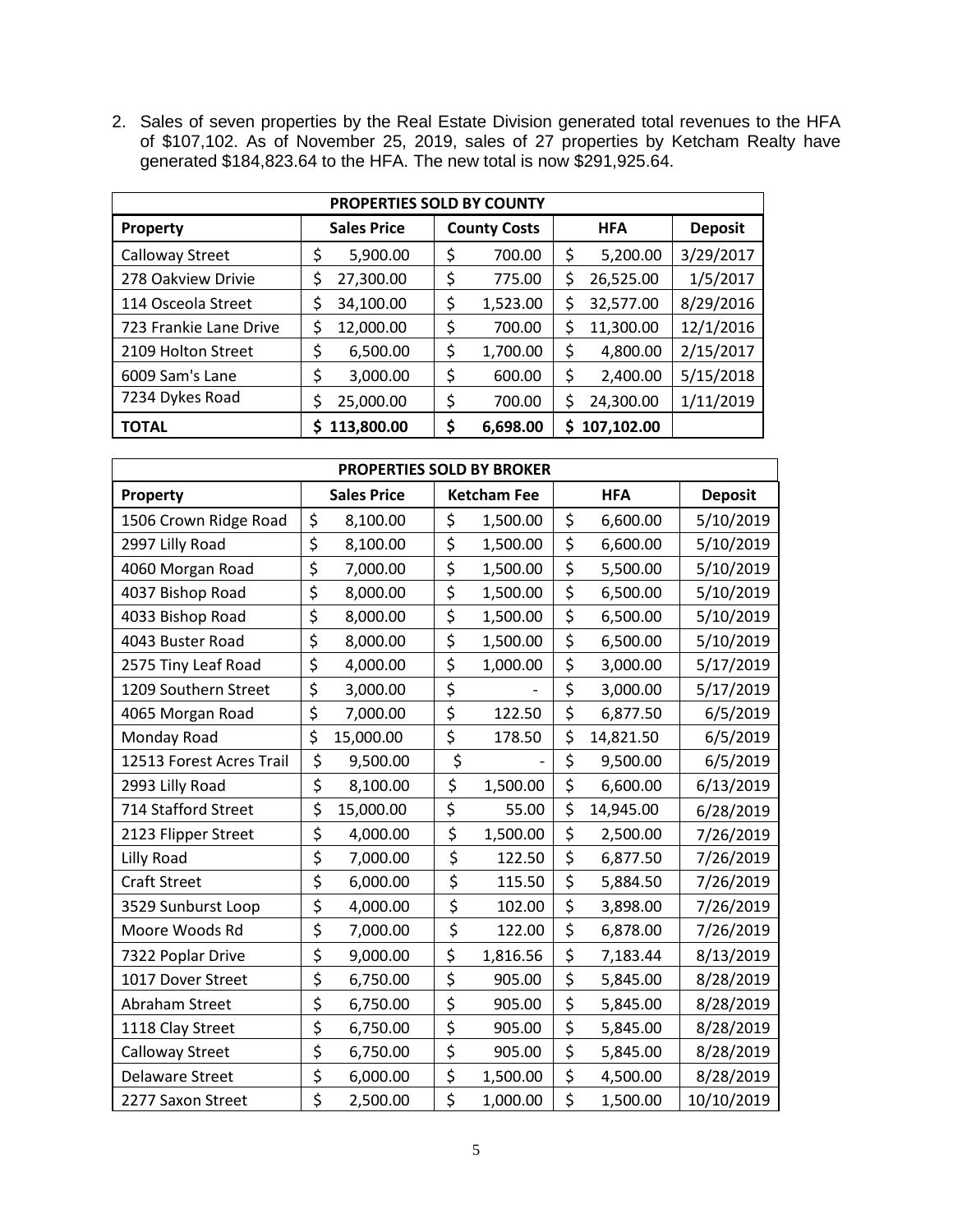| l 10715 Tebo Trail | 20,000.00    |                               | $1,154.30$   \$ 18,845.70 | 11/21/2019 |
|--------------------|--------------|-------------------------------|---------------------------|------------|
| 4046 Morgan Road   | 7.000.00     | 567.50                        | 6,432.50                  | 11/25/2019 |
| I TOTAL            | \$208,300.00 | $$23,476.36 \mid $184,823.64$ |                           |            |

3. **Recommendation**: None.

#### **VIII. Legal Update—Informational**

1. HFA Counsel will report on their activities.

#### 2. **Recommendation**: None.

## **IX. To-Do List—Informational**

| <b>To-Doltem</b>                                                                                                    | <b>HFA</b> | <b>Admin</b> | <b>CAO</b> | <b>SL</b> | <b>NBN</b> | <b>Status</b>                                                       | <b>Completed</b> |
|---------------------------------------------------------------------------------------------------------------------|------------|--------------|------------|-----------|------------|---------------------------------------------------------------------|------------------|
| August 2019                                                                                                         |            |              |            |           |            |                                                                     |                  |
| The Board directed the Administrator to<br>research who is buying the properties that<br>have been sold.            |            | x            |            |           |            | Ms. Leigh<br>working on item<br>for presentation<br>at this meeting |                  |
| November 2019                                                                                                       |            |              |            |           |            |                                                                     |                  |
| Board invited Tallahassee Lenders' Consortium<br>to December meeting to make presentation on<br>CLT funding request |            | х            |            |           |            | On agenda                                                           |                  |
| Ms. Milon requested check for accuracy on total<br>revenue numbers related to land parcel sales                     |            | x            |            |           |            | <b>Numbers</b><br>corrected                                         | x                |
| Board requested more graphics and information<br>on economic impact of Magnolia Terrace in<br><b>Annual Report</b>  |            | x            |            |           |            | Working on<br>final draft                                           |                  |

## **X. State Legislative Update—Informational**

- 1. The 2020 legislative session begins in January.
- 2. Based upon the August 2019 Revenue Estimate, \$350.77 million will be available from the Housing Trust Funds for FY 20-21 appropriations. SHIP is \$245.8 million and FHFC Programs (SAIL) \$104.97 million.
- 3. Governor DeSantis recommended full funding in his proposed budget released November 18, stating, *"Despite our strong economy and low unemployment, finding affordable housing can be challenging. My budget provides \$387 million to fully fund Workplace and Affordable Housing Programs, with \$267.2 million for the SHIP and \$119.8 for the SAIL program."*
- 4. The difference between the two "full funding" numbers is that the Governor included anticipated trust fund balances from unanticipated revenues this fiscal year added to projected revenues for FY 20-21, while the Sadowski Coalition only uses the projected revenues.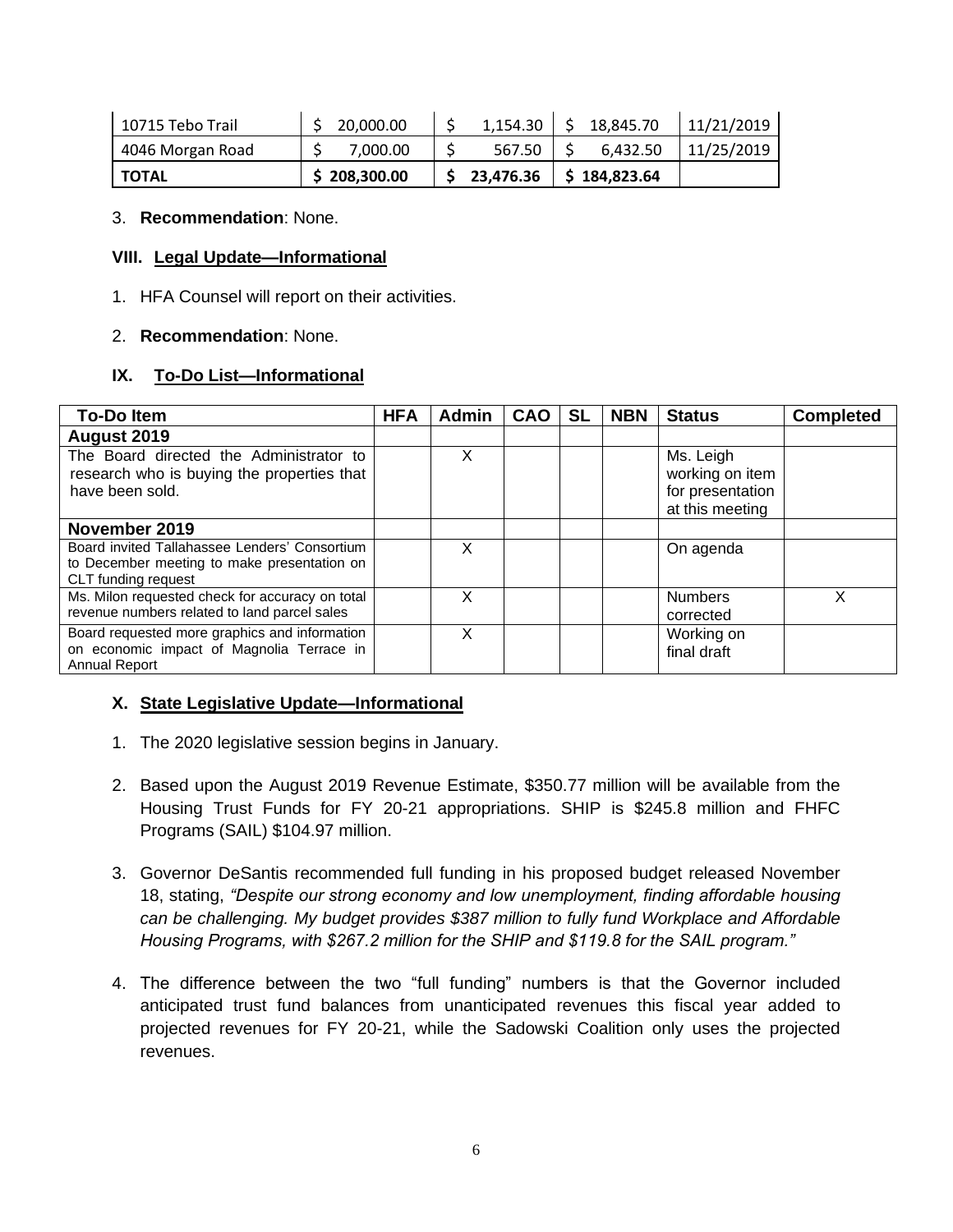- 5. The full-funding SHIP distribution by County/City has been generated and is attached. With full funding, \$3,493,730 would come to Tallahassee-Leon County, with the County receiving \$1,194,506 and the City of Tallahassee \$2,299,224.
- 6. The legislator one-pagers are available under the Advocacy tab at [www.sadowskicoalition.com](http://www.sadowskicoalition.com/)
- 7. Senator Mayfield (R- Melbourne) introduced SB 306, which would prohibit transferring monies in the Housing Trust Funds to General Revenue or the Budget Stabilization Fund. A companion bill (HB 381) was filed by Representatives Silver (D-Palm Beach) and Killebrew (R-Polk County). This is significant because we have a Republican prime sponsor in the House for the first time.

# 8. **Recommendations**: None.

Appropriation of Housing Trust Fund Monies: \$350.77 Million Revenue Estimate from November 2019 REC Conference

|                                                                                                                                              | <b>GOVERNOR</b> | <b>SENATE</b> | <b>HOUSE</b> | <b>FINAL BUDGET</b><br>FY 20-21 | <b>FINAL BUDGET</b><br>FY 19-20 |
|----------------------------------------------------------------------------------------------------------------------------------------------|-----------------|---------------|--------------|---------------------------------|---------------------------------|
| <b>FHFC: SAIL</b><br><b>Line 2281</b>                                                                                                        | \$119,800,000   |               |              |                                 | \$39,040,000                    |
| <b>SHIP</b><br><b>Line 2282</b>                                                                                                              | \$267,200,000   |               |              |                                 | \$46,560,000                    |
| <b>Hurricane Housing</b><br><b>Recovery Program</b><br>(SHIP-like program for<br><b>Hurricane Michael</b><br>disaster counties only)<br>Line | \$0             |               |              |                                 | \$65,000,000                    |
| <b>Rental Recovery Loan</b><br><b>Program (SAIL-like</b><br>program (for Hurricane<br><b>Michael disaster</b><br>counties only)<br>Line      | \$0             |               |              |                                 | \$50,000,000                    |
| <b>TOTAL HOUSING</b>                                                                                                                         | \$387,000,000   |               |              |                                 | \$200,600,000                   |
| <b>SHTF SWEEP</b>                                                                                                                            | \$0\$           |               |              |                                 | \$10,000,000                    |
| <b>LGHTF SWEEP</b>                                                                                                                           | \$0\$           |               |              |                                 | \$115,000,000                   |
| <b>TOTAL SWEEP</b>                                                                                                                           | \$0             |               |              |                                 | \$125,000,000                   |
| <b>Unallocated SHTF</b>                                                                                                                      | \$0             |               |              |                                 | \$300,000                       |
| <b>Unallocated LGHTF</b>                                                                                                                     | \$0             |               |              |                                 | \$7,060,000                     |